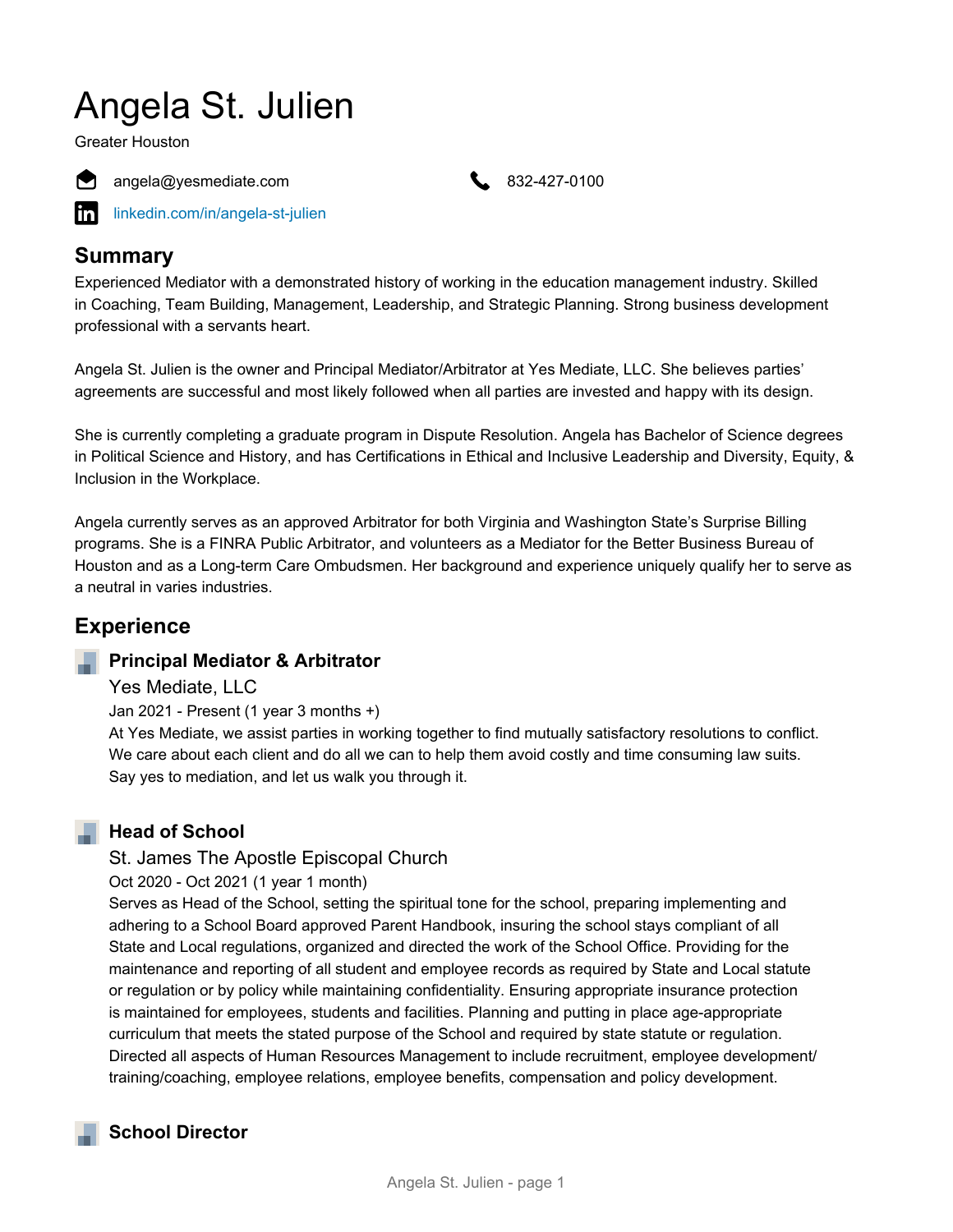#### Grace Lutheran Church and School

Jul 2017 - Aug 2020 (3 years 2 months)

Served as Chief Administrative Officer of the School, set spiritual tone for the school, prepared implemented and adhered to a School Board approved Parent Handbook, insured the school stayed compliant of all State and Local regulations, organized and directed the work of the School Office. Directed all aspects of Human Resources Management to include recruitment, employee development/ training/coaching, employee relations, employee benefits, compensation and policy development. Provided for the maintenance and reporting of all student and employee records as required by State and Local statute or regulation or by policy while maintaining confidentiality. Ensured appropriate insurance protection is maintained for employees, students and facilities. Planned and put in place an age-appropriate curriculum that meets the stated purpose of the School and required by state statute or regulation. Arranged and managed a sound nutrition program.

#### **Logistics Management Specialist**

United States Department of Defense May 2008 - Dec 2010 (2 years 8 months)

#### **Administrative Intern**

Charleston Southern University May 2004 - Feb 2006 (1 year 10 months)

### **Education**

**Touro University Worldwide** Dispute Resolution Feb 2022 - Feb 2023

#### **Charleston Southern University**

Bachelor of Science (B.S.), Politcal Science/History 2003 - 2008

# **Licenses & Certifications**

- **Basic Mediation** Manousso Mediation & Arbitration LLC
- **Advanced: Family and Divorce/Child Custody Mediation** Manousso Mediation & Arbitration LLC
- **Arbitration** Manousso Mediation & Arbitration LLC

**Director's Credential** - Tym the Trainor

**Parenting Coordinator** - Manousso Mediation & Arbitration LLC